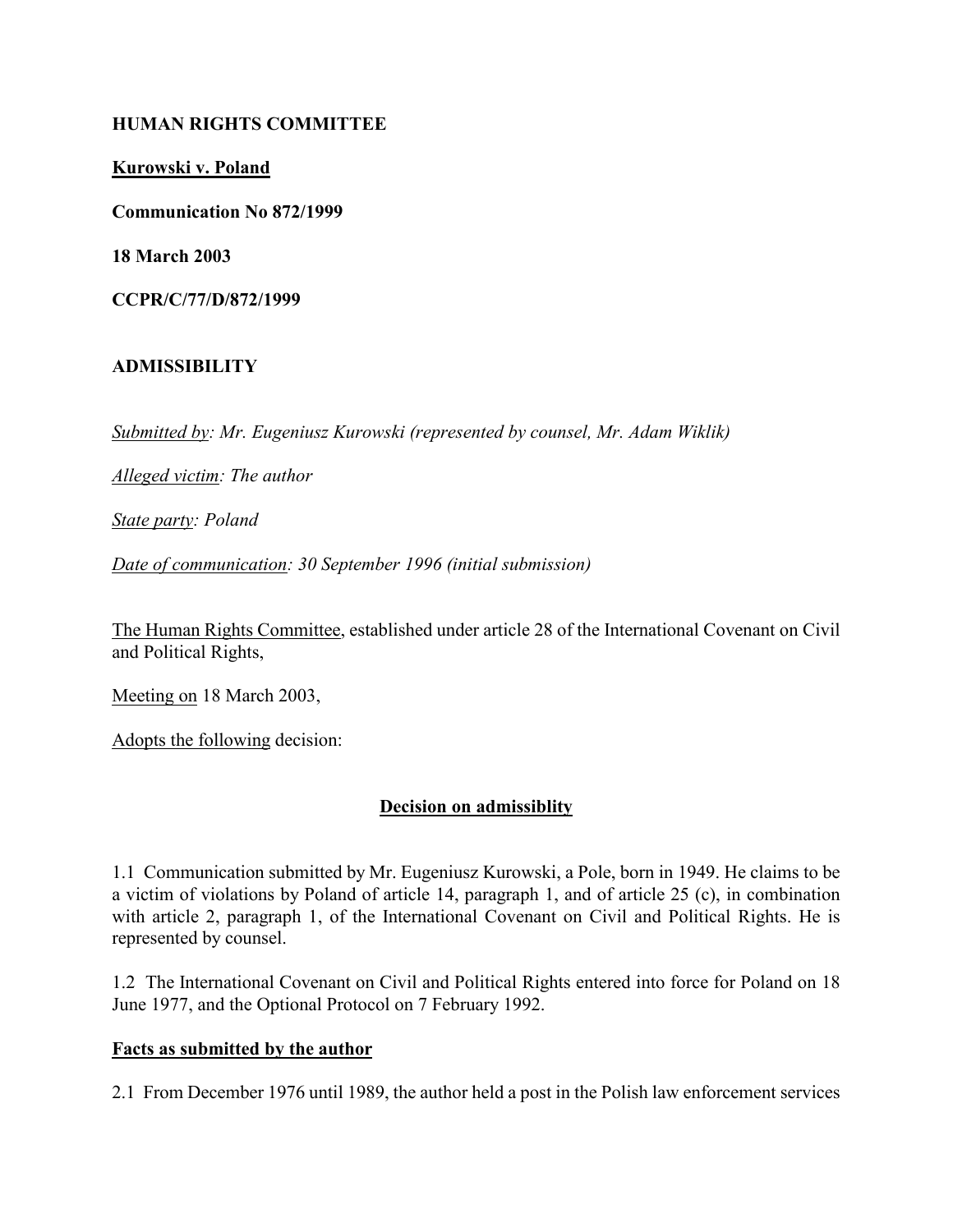(National Militia). In 1989, he was appointed deputy security chief of the Regional Office of Internal Affairs in the town of Andrychów. On 31 July, he was dismissed pursuant to the State Protection Office Act of 6 April 1990, which had dissolved the Secret Police by transforming it into a new department.

2.2 In its Ordinance No. 69 of 21 May 1990, the Council of Ministers established qualification proceedings and criteria for the reinstatement in the new department of officers who had been dismissed. Reinstatement could take place only after a regional qualifying commission issued a positive assessment or through an appeal to the Central Qualifying Commission in Warsaw. On 22 July 1990, the Bielsko-Biala Qualifying Commission declared that the author did not meet the requirements for officers or employees of the Ministry of Internal Affairs. The Central Qualifying Commission confirmed that opinion on 5 September 1990, following an appeal made by the author on 28 July 1990.

2.3 On 25 April 1995, 1/ the author requested the Minister of Internal Affairs to overturn the decisions of the qualifying commissions and to reinstate him in the Police. On 29 May 1995, the Minister replied that he had no authority to alter decisions by the qualifying commissions or to recruit anyone who did not receive a positive assessment from them. On 1 February 1996, the Minister confirmed that reply. The author lodged an appeal with the Central Administrative Court. However, the Court nonsuited him, considering that it was not competent to give a ruling on decisions taken by the qualifying commissions.

# The complaint

3.1 The author claims that he is a victim of a violation by the State party of article 25 (c) of the Covenant, since the Ministry of Internal Affairs dismissed him from the Police 2/ because he was a member of the Polish United Workers' Party and held leftist political views. Moreover, the Ministry of Internal Affairs had unjustly classified him as a member of the Security Service although, at the time of his admission to the Police, he had been a police officer and had worn the uniform for the duration of his service. The author considers that this violation should be considered together with a violation of article 2, paragraph 1, of the Covenant.

3.2 The author also claims to be a victim of the State party's violation of his right to access to a court, since neither the question of his dismissal nor his retroactive reclassification as an agent of the Security Service could be reviewed by a court.

3.3 He considers that the decisions of the qualifying commissions had been handed down by members hostile to the left and who dismissed any candidate holding political views different from theirs. Since the decisions that had been handed down in that manner were not subject to appeal before a court or other body independent of the Ministry of Internal Affairs, the author considers himself a victim of the State party's violation of his right to a hearing by an independent and impartial tribunal.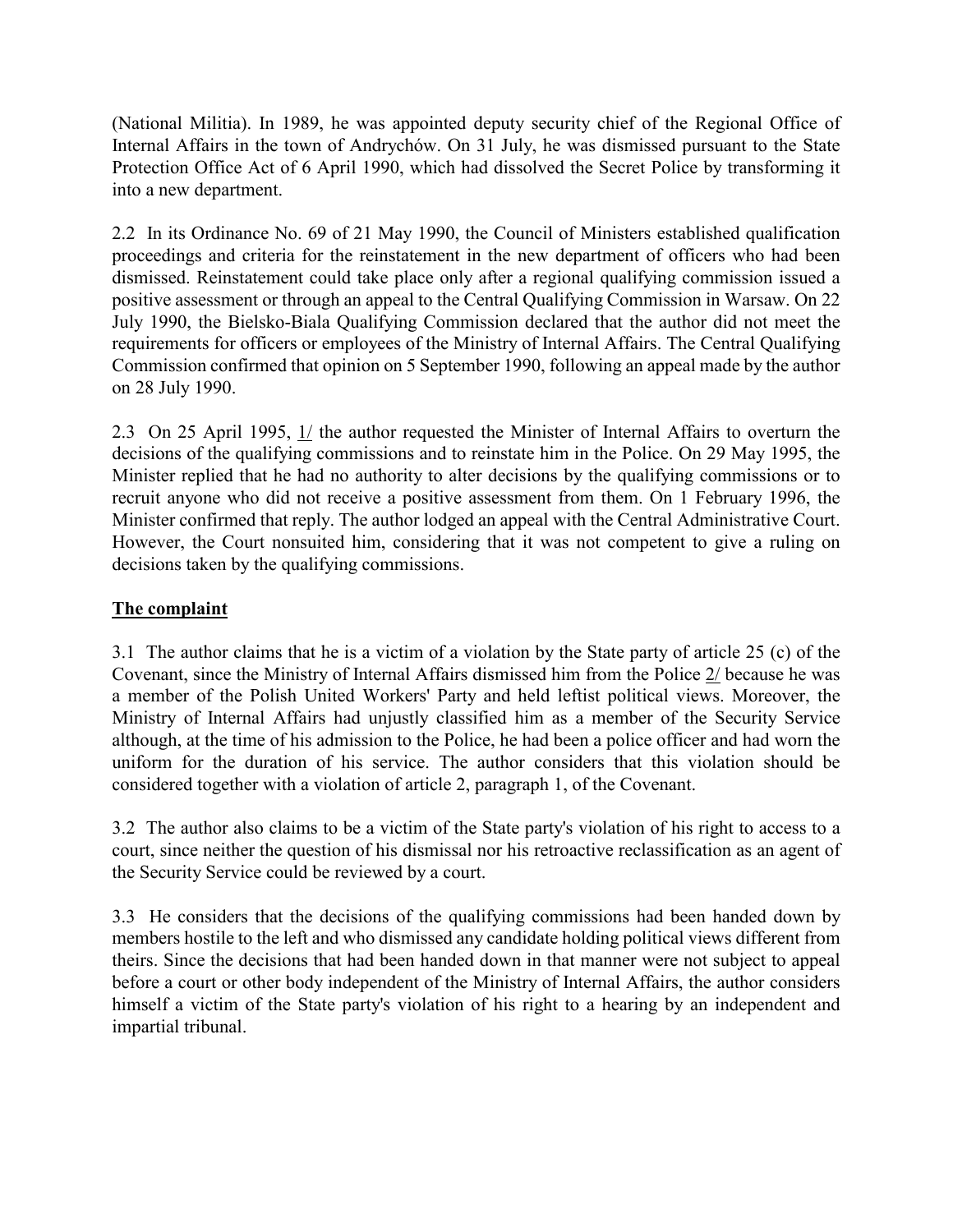### The State party's observations on admissibility and the merits

4.1 The State party transmitted its observations on 31 May 2000. After briefly summarizing the facts of the case, the State party refers to the relevant national legislation. It states that, following the political transformation in 1989, it was necessary to adopt completely new provisions concerning security and public order. The Parliament took a decision to reorganize the units subordinate to the Ministry of Internal Affairs, particularly its political service. This resulted in the dissolution of the Secret Police, the dismissal of officers and the establishment of the State Protection Office. In view of the role formerly played by the Secret Police,  $3/$  the State party considers these changes indispensable. The ideological nature of the Secret Police was another reason for the decision to disband it. 4/ However, the principal objective of replacing the Security Police by the State Protection Office was to create more effective guarantees for the rule of law and respect for human rights. Criteria have been adopted for that purpose. Conformity with those criteria entitled former officers of the Security Police to be reinstated in public service. The legal basis for the aforementioned reorganization of the Ministry of Internal Affairs is to be found in two acts, adopted on 6 April 1990 (on the Police and on the State Protection Office), as well as Council of Ministers Ordinance No. 69 of 21 May 1990. Article 129 of the State Protection Office Act provides for the dissolution of the Security Police beginning from the date of the establishment of the State Protection Office. Under article 131, paragraph 1, of that Act, the officers of the Security Police were dismissed *ex lege*. This provision also applied to officers of the Militia, who until 31 July 1989 were officers of the Security Police, according to paragraph 2 of the aforementioned article.

4.2 Article 132, paragraph 2, of the State Protection Office Act provides that the Committee of Ministers is authorized to establish the procedural modalities and criteria for the reinstatement of officers of the Security Police in the new departments. On 21 May 1990, the Committee of Ministers adopted Ordinance No. 69, which provided for the possibility of reinstatement only for those officers of the Security Police who obtained a positive assessment from a qualifying commission as part of special qualification proceedings. The qualification proceedings were begun on the initiative of the person concerned. Regional qualifying commissions were authorized to give a first instance opinion. Subsequently, within seven days, the person concerned could lodge an appeal against a negative assessment with the Central Qualifying Commission. The decision of the Central Qualifying Commission was final. The State party maintains that the commissions had the obligation of determining whether or not candidates met the criteria established for officers of a given service of the Ministry of Internal Affairs and whether or not they met the requisite moral qualifications.

4.3 The State party continues, indicating that the new State Protection Office had been established in the context of a democratic society and that that had been the reason for the substantial reduction of posts in the State Protection Office. The law did not oblige that new body to recruit all candidates who had received a positive assessment in the qualification proceedings; moreover, that is made clear in paragraph 10 of Ordinance No. 69, which specifies that a positive assessment was merely a condition that allowed candidates to apply for posts in the Ministry of Internal Affairs but did not guarantee placement.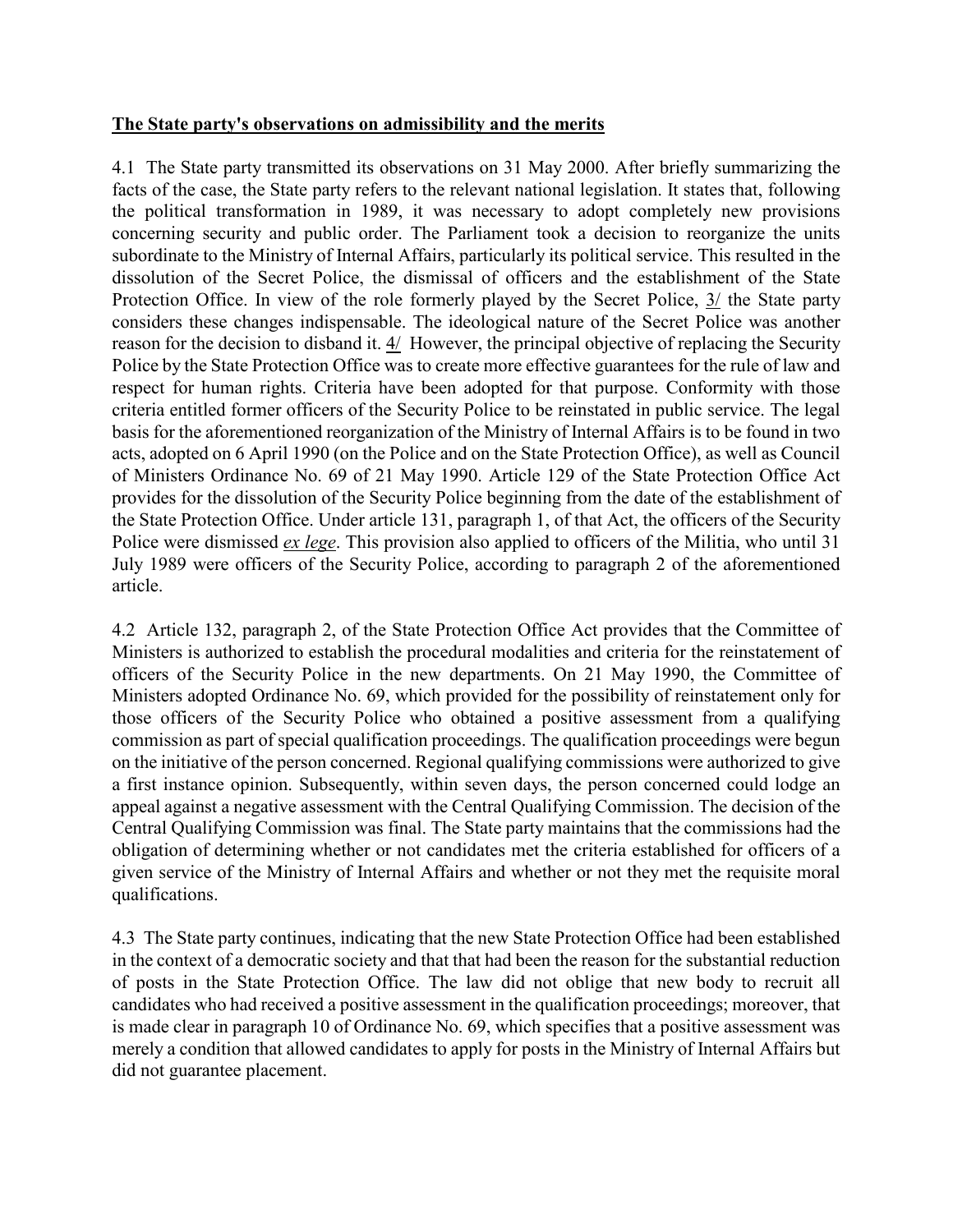4.4 On 22 January 1990, the Minister of Internal Affairs promulgated Order No. 8/90, 5/ containing a list of Security Police posts and indicating, inter alia, the posts allocated to the Research and Analysis Section of the Regional Office of Internal Affairs. For the purposes of qualification, the Minister promulgated Order No. 53/90 on 3 July 1990 in order to confirm and reiterate the categories of posts recognized as having been part of the Security Police. According to that order, officers employed until 10 May 1990 in posts allocated, inter alia, to the Research and Analysis Section of the Regional Office of Internal Affairs were classified as officers of the Security Police.

4.5 With regard to the admissibility of the communication, the State party recalls that the Covenant entered into force for Poland on 18 June 1977 and the Optional Protocol on 7 February 1992. The State party considers that the Committee can admit only individual communications concerning allegations of human rights violations that took place after the Optional Protocol entered into force, that is, after 7 February 1992. The qualification proceedings with respect to the author were completed on 5 September 1990. 6/ All subsequent letters from the complainant sent to various institutions and concerning his reinstatement in the Police were more on the order of routine correspondence and did not constitute administrative decisions or acts of public administration. Thus, as confirmed, inter alia, in the decision of the Supreme Administrative Court on 7 May 1996, rejecting his complaint concerning the letter refusing to reinstate him in the police force, such correspondence should not be considered an integral part of the proceedings in the author's case. According to the State party, such correspondence also did not constitute an effective legal recourse.

4.6 The State party also considers that, in the case under consideration, there is no reason to invoke the principle of the retroactive application of the Optional Protocol, as elaborated by the Committee, in exceptional circumstances. According to the State party, the alleged violations are not of a continuous nature and their effects are not persistent. It refers to the Committee's jurisprudence (communications 520/1992 and 568/1993), according to which a continuing violation is to be interpreted as an affirmation, after the entry into force of the Optional Protocol, by act or by clear implication, of the previous violations of the State party. According to the State party, the proceedings relating to the author's case ended on 5 September 1990, that is, before 7 February 1992. For these reasons, the State party contends, the communication should be declared inadmissible ratione temporis with respect to the Optional Protocol to the International Covenant on Civil and Political Rights.

4.7 With regard to the exhaustion of domestic remedies, the State party notes that the author exhausted all remedies available under Polish law, by lodging an appeal with the Central Qualifying Commission in Warsaw against the decision of the Bielsko-Biala Regional Qualifying Commission.

4.8 With regard to the merits of the case, the State party considers that the fact that the author had served in the Secret Police is incontrovertible; he had also been a member of the Polish United Workers' Party. Order No. 8/90 had been promulgated on 22 January 1990 as special legislation relating to the 1985 Act on the Security Police and the Civic Militia, which had been in force before the adoption of the new acts of 6 April 1990. The State party affirms its steadfast conviction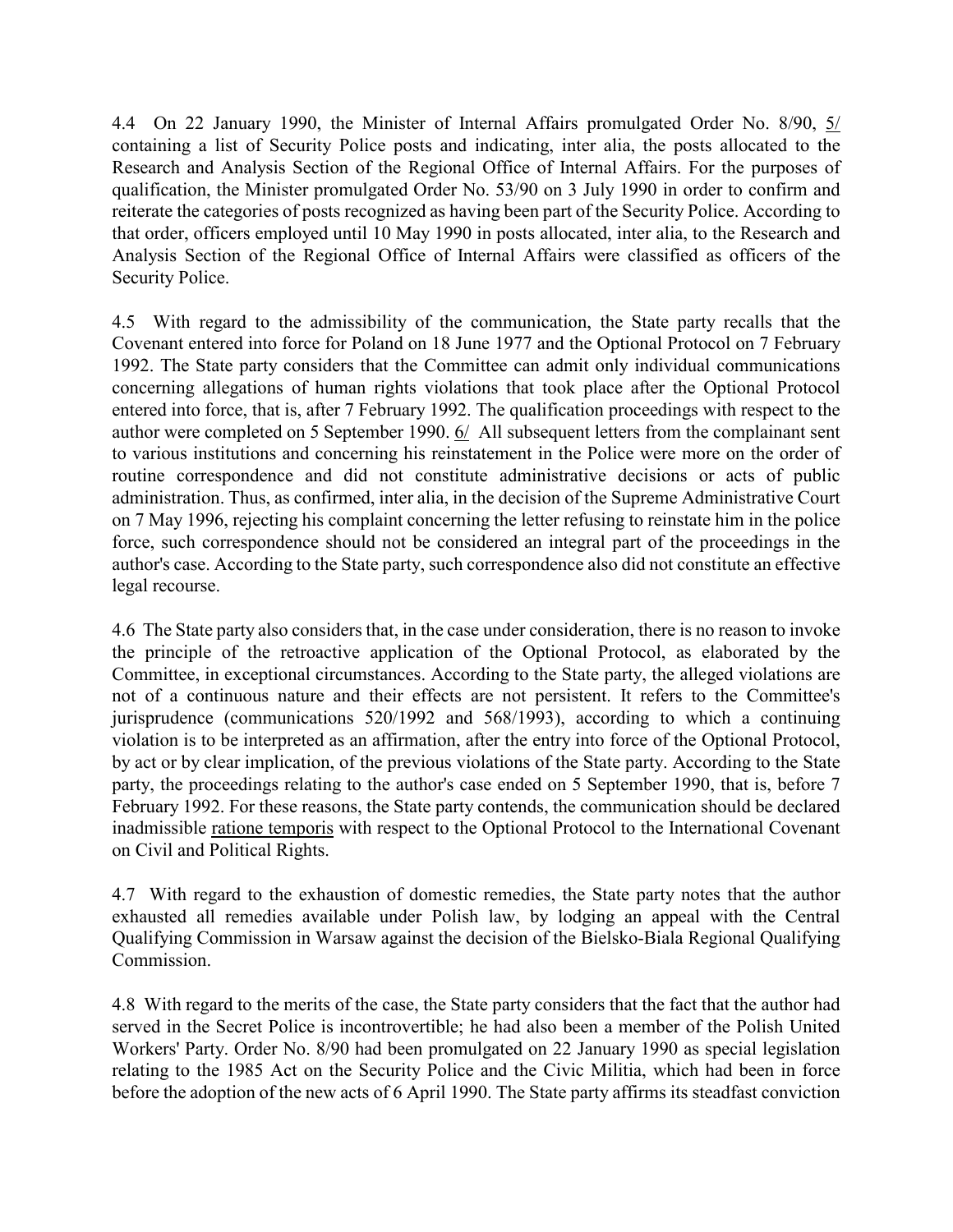that, contrary to the author's allegations, the case under consideration has no bearing on the retroactive classification. The author himself does not deny the fact that he served in the Security Police, as is clear from his letter of 5 April 1995 to the Minister of the Interior. The fact that the author was dismissed as an officer of the Security Police, pursuant to article 131 of the State Protection Office Act, did not constitute a sanction against him. The aim of Parliament's decision, which was legal and legitimate, was to dissolve the infamous Security Police and to dismiss all its officers ex lege.

4.9 The State party asserts that a legal, financial and organizational distinction between the Civic Militia and the Security Police existed both before and after 1990. The two units were part of the Ministry of Internal Affairs. Within internal affairs at the regional and district levels, there were special sections of the Security Police headed by an officer holding the post of deputy chief of the Local Office of Internal Affairs. The author had been in the Security Police since February 1989.

4.10 The State party states that it interprets article 25 (c) of the Covenant in the spirit of the travaux préparatoires of the Covenant and shares the opinion that the provisions of that article are aimed at preventing privileged groups from monopolizing the State apparatus. In any case, according to the State party, the drafters of the Covenant were unanimous in their recognition of the fact that a State party must have the possibility of establishing certain criteria concerning the access of its citizens to public service positions. Ethical criteria, inter alia, were the basis for the dissolution of the Security Police and the adoption of the State Protection Office Act, which entailed the decision to dismiss all security officers.

4.11 The State party cites General Comment No. 25, adopted by the Human Rights Committee on 12 July 1996, and draws attention to paragraph 23, which states that "to ensure access on general terms of equality, the criteria and processes for appointment, promotion, suspension and dismissal must be objective and reasonable". The State party considers that the criteria applied in the present case met those conditions. Moreover, the State party notes that, in a similar case, the Committee did not find a violation of article 25 (c) of the Covenant (communication No. 552/1993, Kall v. Poland).

4.12 The State party also emphasizes that the qualification proceedings undertaken by the author were of a voluntary and non-obligatory nature. Council of Ministers Ordinance No. 69 of 21 May 1990 made that quite clear in its paragraph 6.1. According to the statistics of the Ministry of Internal Affairs, out of a total of 18,000 dismissed officers, 14,034 went through the qualification process and 3,595 received a negative assessment. According to the State party, that clearly demonstrated that not all officers had opted for qualification and, in the case of those who did, 25 per cent had received negative assessments. In spite of the fact that virtually all the officers of the Security Police were members of the communist party, the qualification proceedings had not led to "vengeance" on political grounds. All officers with negative assessments from the qualifying commissions had lost their social credibility and could no longer serve in internal affairs.

4.13 The State party maintains that, in the present case, there has been no violation of article 25 (c) of the Covenant and requests that the Human Rights Committee find the communication inadmissible ratione temporis. In addition, the communication should be considered as unfounded.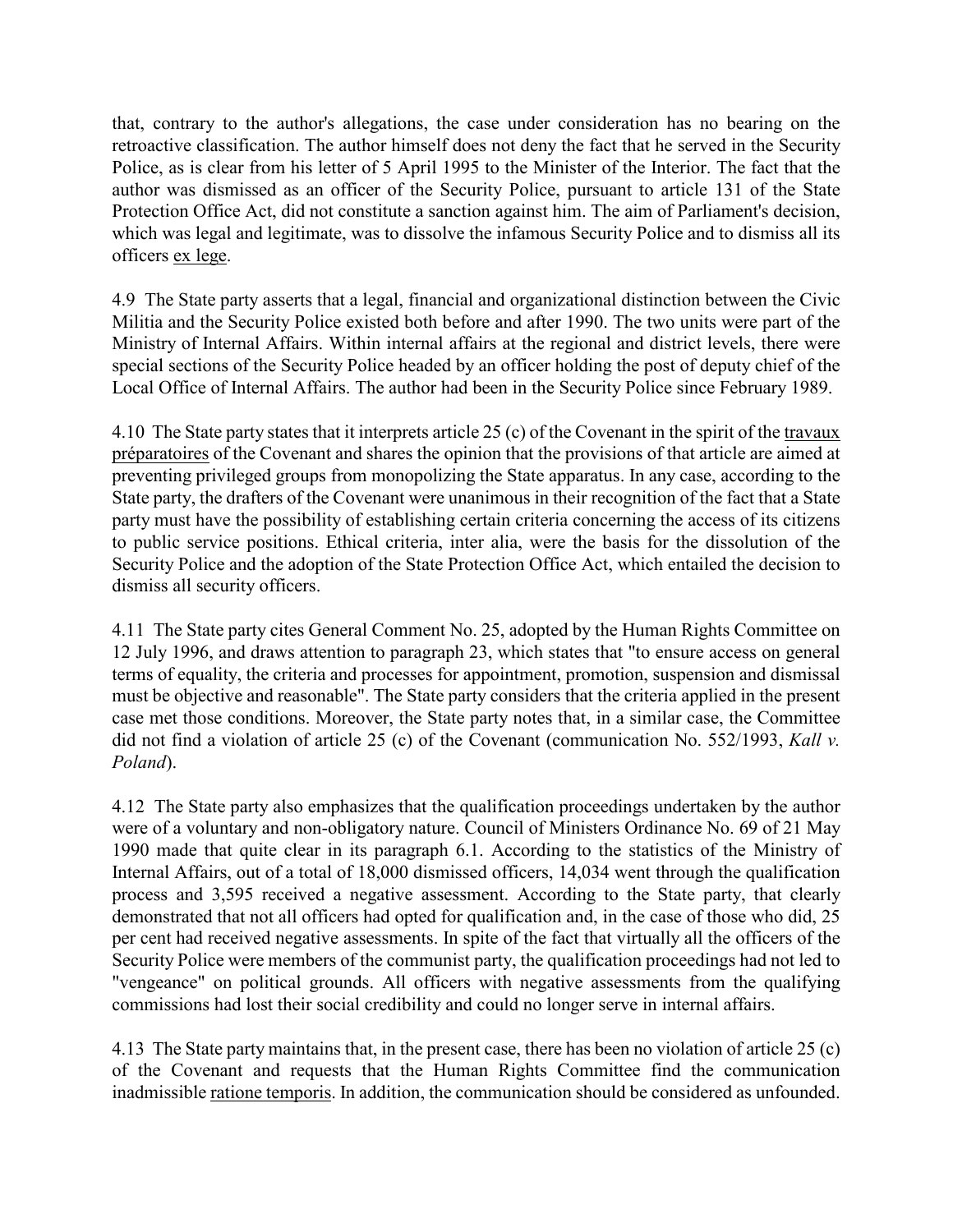### The author's comments on the State party's observations

5.1 The author submitted his comments on 5 October 2000. He states that he maintains his previous positions and that, contrary to the State party's arguments, article 25 (c) of the Covenant has indeed been violated in his case. The decision to dismiss him from the police force had been motivated by political considerations, without any other reason. The author explains that, if there had been other reasons, they would certainly have been contained in the Qualifying Commission's decision. The author believes that he had both the professional and moral qualifications to continue to work in the Police. The proof was his personal file in the Ministry of Internal Affairs, as well as the written opinion about the author by his superior (in the text, his "employer").

5.2 According to the author, the position that he expounded to the Committee was based on both well-founded and formal considerations, since the failure of a State administrative body to assemble all the evidence constituted a breach of the provisions on administrative procedure, particularly when one of the parties invokes special circumstances. To decide in an administrative case by taking a decision based on falsely established facts is contrary to the principle of objective truth, which is binding with respect to the provisions on administrative procedure and violates, inter alia, articles 7, 75, 79 and 81 of the Code of Administrative Procedure. 7/ The violation of the provisions on administrative procedure influenced the establishment of the facts in the case under consideration, and errors, as in the present case, led to a decision different from that which would have been taken had the facts been established in an appropriate manner. According to the author, the establishment of the facts, as well as the violation of provisions when the decision was taken to dismiss him from the Police, should have been subject to judicial review, in accordance with article 6, paragraph 1, of the European Convention on Human Rights and Fundamental Freedoms. However, the Supreme Administrative Court did not examine the author's claim contesting the refusal to offer him the possibility of resuming employment in the Police in spite of the fact that, in a similar decision relating to article 14 of the Covenant, the Constitutional Court had ruled that "everyone has the right to a fair and public hearing by a competent, independent and impartial tribunal". The position of the Supreme Administrative Court is, according to the author, contrary to the ruling of the Court of Justice of the European Communities of Luxembourg. 8/ The author requests that this fact be taken into account when the communication is considered.

5.3 The author also maintains that, contrary to article 10, paragraph 1, and article 79, paragraph 2, of the Code of Administrative Procedure, he had been deprived of his right to participate in the administrative proceedings, in spite of the fact that the provisions guaranteed each of the parties the right to participate in every stage of the proceedings before a State administrative body. He also states that article 8 of the Code of Administrative Procedure provides that real circumstances can be recognized as proved if the parties have had an opportunity to express their opinion concerning the oral evidence before a decision is taken. The real circumstances, established in the proceedings relating to the present case, in which Mr. Kurowski did not take part and was unable to express his opinion concerning the oral evidence before the Qualifying Commission prior to his dismissal from the Police, cannot be considered proved under Polish law. State administrative bodies are obliged to respect the provisions of articles 79 and 81 of the Code of Administrative Procedure, regardless of the weight and content of the oral evidence. 9/ Under Polish law, the orders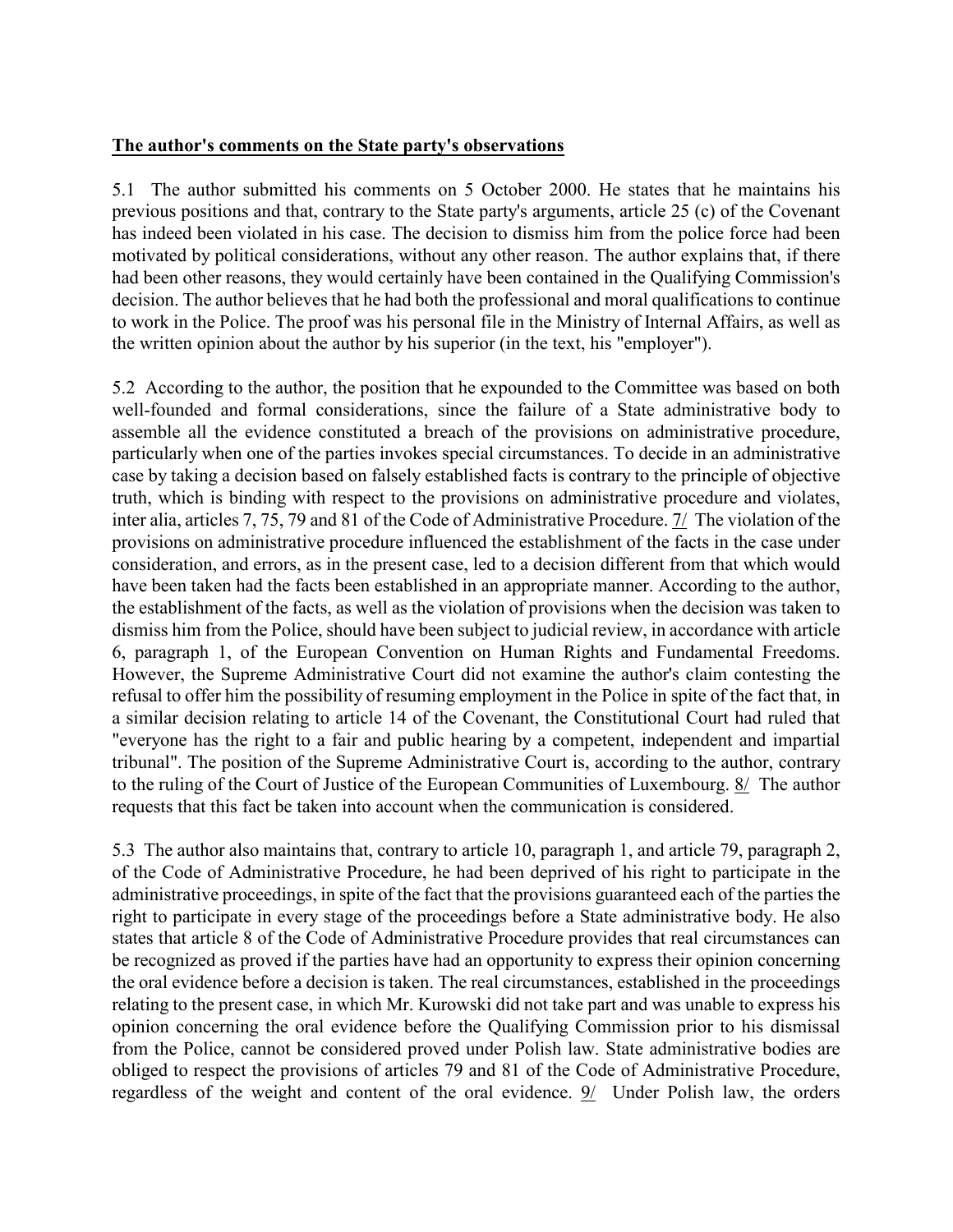(instructions) of the Ministry of Internal Affairs on the dismissal of officers of the communist Security Service and the communist Militia, as explained by the State party, cannot be recognized as legal acts providing the legal basis for including Mr. Kurowski in the communist Security Service. Moreover, the mere fact of including a police officer in the communist Security Service should not result in his dismissal from the Police if it has not been proved that he acted to the detriment of citizens or the State, and if he had the requisite professional qualifications and fulfilled the ethical and moral conditions.

5.4 The author also challenges the State party's observations on the objectives and tasks of the State Protection Office, since that institution has long, and increasingly, been considered as being political, as demonstrated by its actions against the President of the Republic, as well as the comments made by the Minister of State Protection to the opposition and the President of the Republic, and the surveillance of the opposition. Consequently, the author contends that the main objective of replacing the Security Police by the State Protection Office - "to create more effective guarantees of the rule of law and respect for human rights" - is highly debatable. The objective of the replacement was to remove members of the Police whose political views were different from theirs. The regional qualifying commissions and the Central Qualifying Commission were composed of opponents of the Polish left, who handed down politically motivated decisions and who dismissed from the Police all those who held political views different from theirs. The assessments, terse and unsubstantiated, were an example of nepotism. The assessments could not be reviewed by a court or other administrative body independent of the Ministry of Internal Affairs. The assessments given by the commissions were tantamount to dismissal from public service and, consequently, had nothing in common with the law or the democratic order; on the contrary, they were an example of the post-1989 leaders' authoritarian style of government.

5.5 The author also asserts that the State party had been wrong in alleging that his dismissal from the Police had been due to a reduction of posts in the State Protection Office and the Police. The author claims that the number of police officers had in fact increased. Consequently, the State party's explanations do not merit consideration.

5.6 Finally, the author considers that the Human Rights Committee is in a position to examine his communication, since Poland had ratified the International Covenant on Civil and Political Rights on 3 March 1977, especially if account is taken of the fact that, in 1995, the author brought actions against the decision to dismiss him. In the light of the foregoing, as well as of the violation of articles 39 and 40 of the Labour Code by the Ministry of Internal Affairs - since the author had been dismissed from the Police on 31 July 1990 in spite of the fact that he had been ill between February 1990 and 26 August 1990 as the result of a work-related accident and that he had only one year remaining before his retirement - the communication to the Human Rights Committee should be considered admissible.

# Issues and proceedings before the Committee

# Admissibility considerations

6.1 Before considering any communication, the Human Rights Committee must, in accordance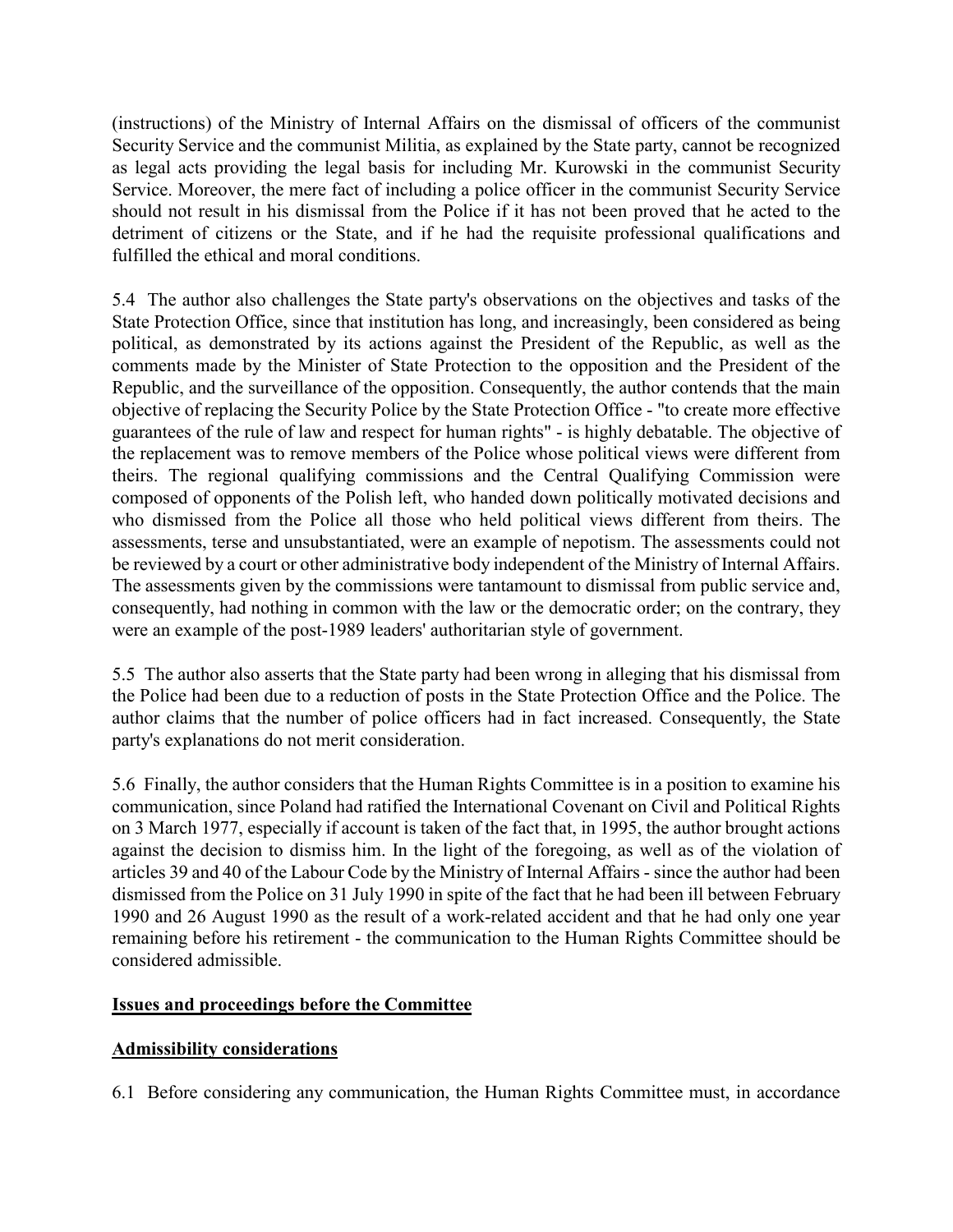with rule 87 of its rules of procedure, decide whether or not it is admissible under the Optional Protocol to the Covenant.

6.2 The Committee notes that the matter is not being examined under another international procedure and that the domestic remedies have been exhausted. The conditions set out in article 5, paragraph 2, of the Optional Protocol have therefore been met.

6.3 The Committee notes that the State party claims that the communication is inadmissible ratione temporis, since the qualification proceedings for the author ended on 5 September 1990, that is, before the Optional Protocol entered into force for Poland on 7 February 1992. The author challenges that argument and replies that the State was party to the Covenant since June 1977, that the Optional Protocol entered into force in 1992 and that he did not take legal action against his dismissal until 1995 (after the Optional Protocol had come into force).

6.4 The Committee recalls that the obligations that the State party assumed when it signed the Covenant took effect on the date on which the Covenant entered into force for the State party. Following its jurisprudence, the Committee considers that it cannot consider violations that took place before the Optional Protocol entered into force for the State party, unless such violations persisted after the entry into force of the Optional Protocol. A persistent violation is understood to mean the continuation of violations which the State party committed previously, either through actions or implicitly.

6.5 In the present case, the author was dismissed from his post in 1990, under the law in force at the time, and the same year he presented himself as a candidate, without success, before one of the regional qualifying commissions in order to determine whether he satisfied the new statutory criteria for employment in the restructured Ministry of Internal Affairs. The fact that he did not win his case during the proceedings which he initiated in 1995, after the Optional Protocol came into force, does not in itself constitute a potential violation of the Covenant. The Committee is unable to conclude that a violation occurred prior to the entry into force of the Optional Protocol for the State party and continued thereafter. Consequently, the Committee declares the communication inadmissible ratione temporis, in accordance with article 1 of the Optional Protocol.

7.1 Accordingly, the Human Rights Committee decides:

 $\overline{\phantom{a}}$  , where  $\overline{\phantom{a}}$ 

(a) That the communication is inadmissible under article 1 of the Optional Protocol to the Covenant;

(b) That this decision shall be communicated to the State party and to the authors of the communication.

<sup>[</sup>Adopted in French, English and Spanish, the French text being the original version. Subsequently issued also in Arabic, Chinese and Russian as part of the Committee's annual report to the General Assembly.]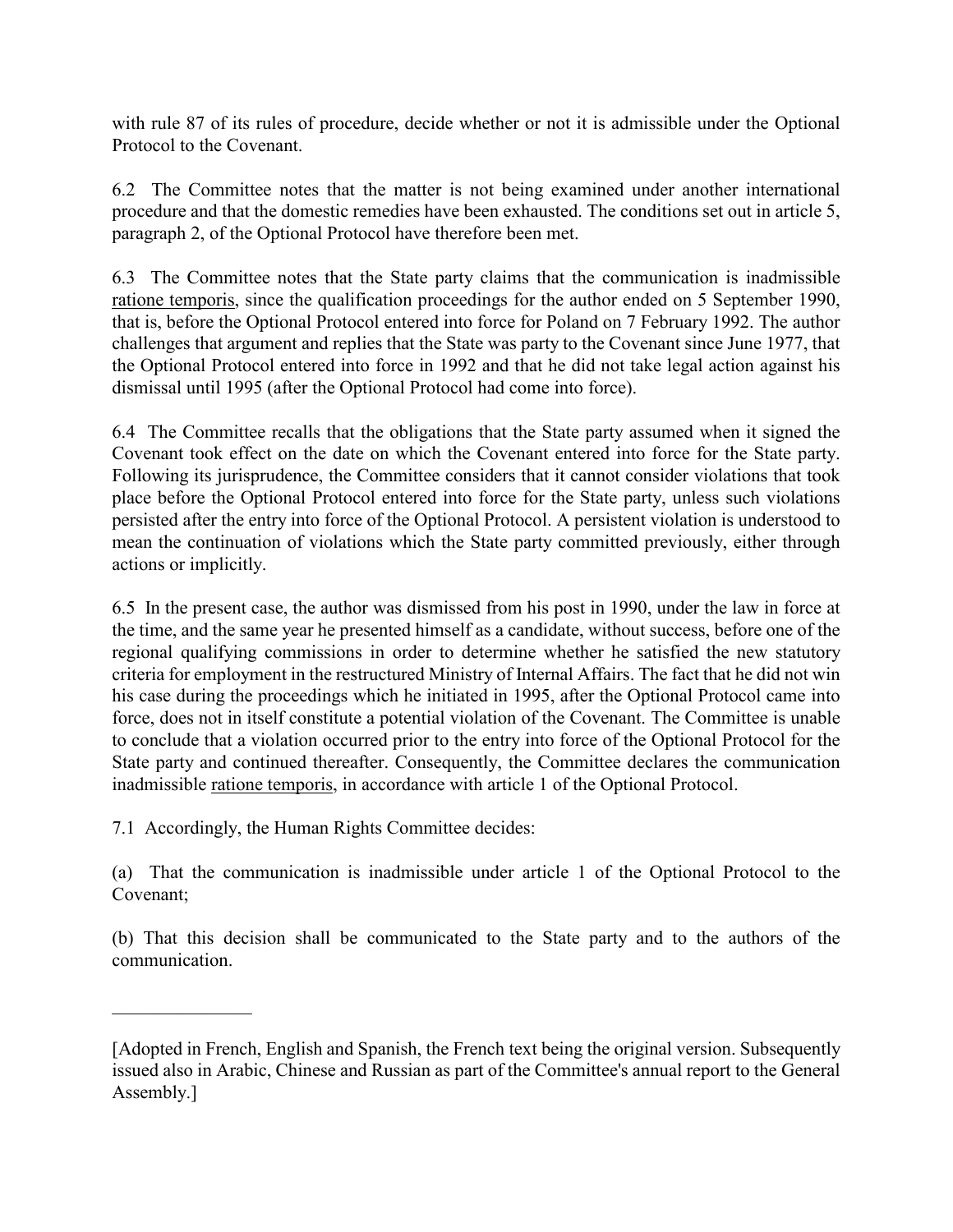\* The following members of the Committee participated in the examination of the present communication: Mr. Abdelfattah Amor, Mr. Nisuke Ando, Mr. Prafullachandra Natwarlal Bhagwati, Mr. Alfredo Castillero Hoyos, Ms. Christine Chanet, Mr. Franco Depasquale, Mr. Maurice Glèlè Ahanhanzo, Mr. Walter Kälin, Mr. Ahmed Tawfik Khalil, Mr. Rajsoomer Lallah, Mr. Rafael Rivas Posada, Sir Nigel Rodley, Mr. Martin Scheinin, Mr. Ivan Shearer, Mr. Hipólito Solari Yrigoyen, Ms. Ruth Wedgewood and Mr. Maxwell Yalden.

## **Notes**

1/ The author justifies the delay between his dismissal in 1990 and the date on which he made his appeal by stating that, between 1991 and 1995, he was in poor health and had neither the strength nor the opportunity to fight for his rights, but that he did so as soon as he recovered his health. The author attaches two pieces of documentary evidence: the conclusion of a board of inquiry attesting that, on 13 June 1990, he had suffered lower back pain while performing his duties, following which he received sick leave from 10 to 27 September 1988. The consequences for the author had been difficulty in moving part of his lower back and reduced feeling in his legs. The other piece of evidence is an extract from the author's health record, referring to medical follow-up in 1990 of the after-effects of his accident.

2/ The author insisted in his request that he had lost his job for political reasons. He describes his career in the Police and explains that he had been offered a promotion to the post of deputy security chief in Andrychóów in 1989 because of his good work. He indicates that, at the time, the refusal of such an offer was tantamount to blocking any future advancement of the person concerned and even could prevent him from continuing to work in his former post. The author also stated that, as deputy security chief, neither he nor any of his subordinates had engaged in reprisals against the opposition. He also explained that he considered that he had been deprived of his right to defend himself, since the decision of the Regional Qualifying Commission did not give any reason for his dismissal but indicated only that he did not meet the necessary requirements.

3/ The State notes in this regard that, until 1989, the role of the Secret Police was to keep citizens under surveillance and, in particular, to persecute pro-democratic activists, through the use of unlawful methods and means.

4/ The State party cites article 1 of the Act of July 1985 on the service of officers of the Security Police and the Civic Militia of the People's Republic of Poland, according to which members of the Security Police must distinguish themselves by (...) fulfilling the programme of the Polish United Workers' Party.

5/ Order No. 8/90 amended Order No. 60/87 on the service of officers of the Security Police and the Civic Militia. The adoption of these orders are duly authorized, in accordance with the Act of 31 July 1985 on the service of officers of the Security Police and Civic Militia of the People's Republic of Poland.